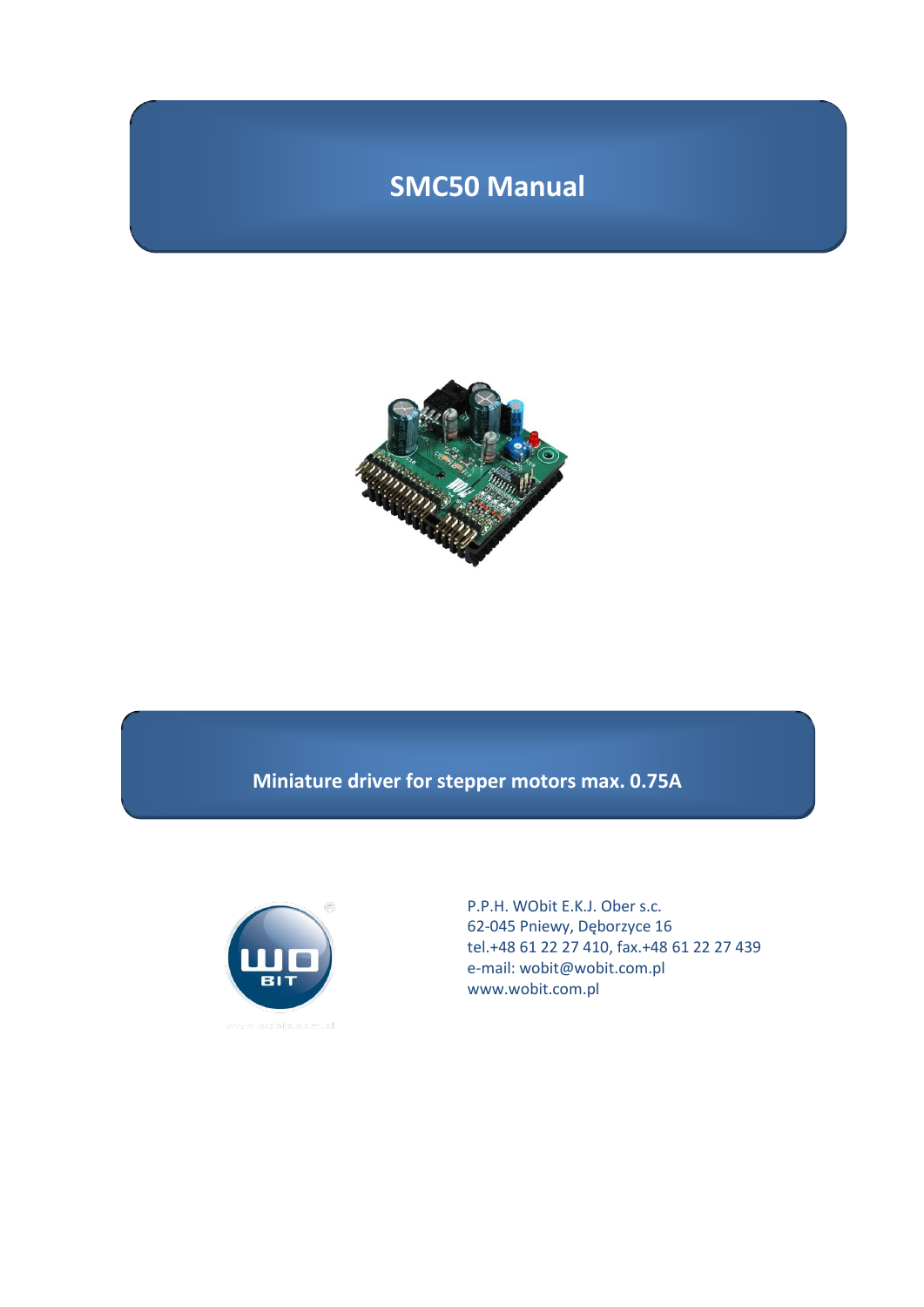# **Contains**

Thank you for choosing our product!

This instruction will help you at correct service and accurate exploitation of described device.

Information included in this instruction were prepared with high attention by our specialists and is description of the product. Based on the information should not be inferred a certain features or suitability for a particular application. This information does not release the user from the obligation of own judgment and verification. P.P.H. WObit E.K.J. Ober s.c. reserves the right to make changes without prior notice.

- Please read instructions below carefully and adhere to its recommendation
- Please pay special attention to the following characters:



#### **CAUTION!**

Not adhere to instruction can cause damage or impede the use of hardware or software.

### <span id="page-1-0"></span>**1. Main characteristic of the driver**

SMC50 is a driver designed for operation with 2-phase stepper motor. The driver provides controlling by full step or by step divided into 2,4 or 8 parts, to extort proper current value in motor coiling,

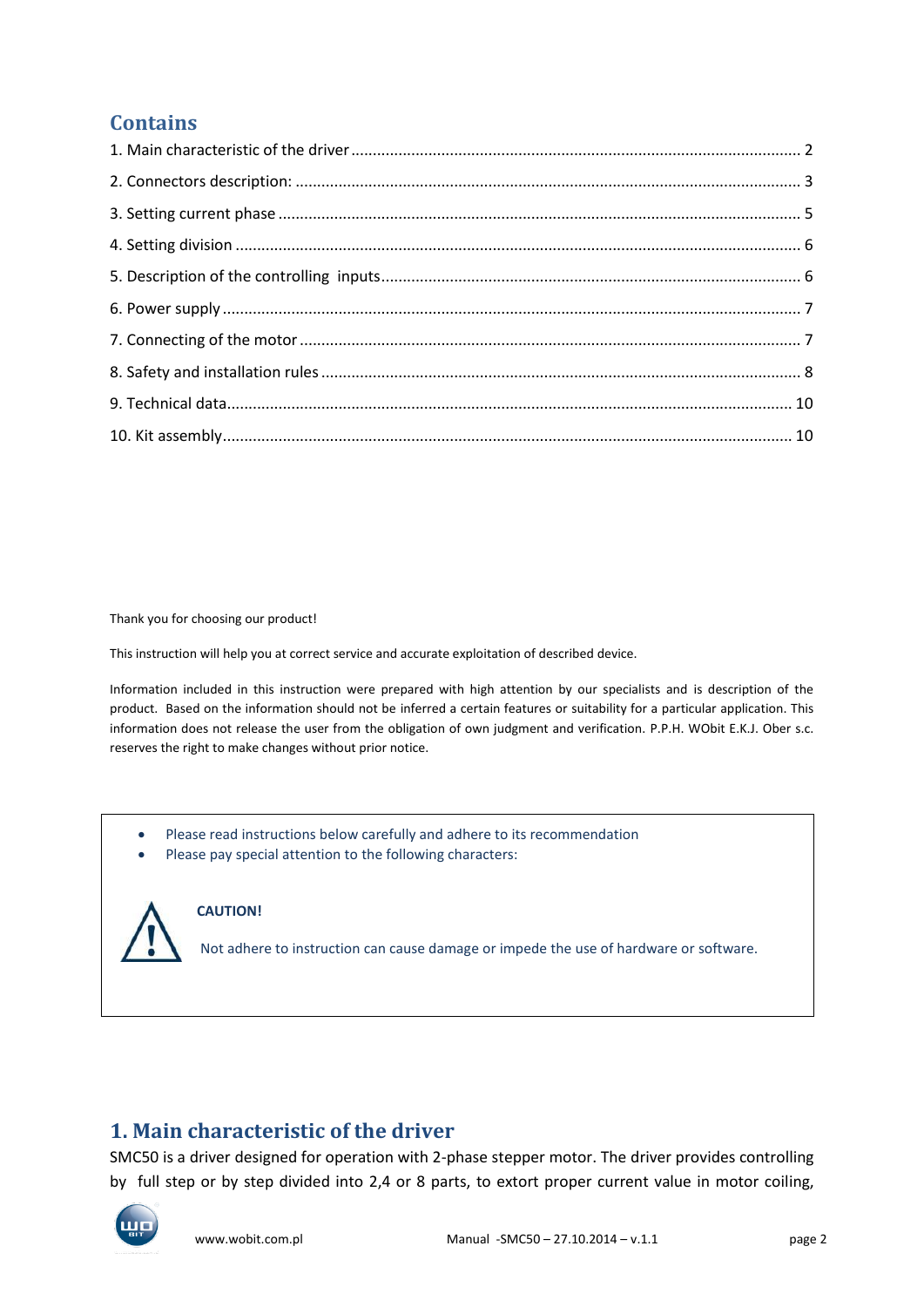which is independent on driver power supply. Each square pulse appearing on step input causes in motor jump by one step or microstep, depends on step division depth set in the driver by jumpers (M1 and M2). Motor rated current is set by potentiometer, which is located on driver PCB. The potentiometer enables change current phase of the driver in range from 0,15A to 0,75A. The driver has a power supply indicator in the shape of red LED diode. SMC50 is available in two versions:

As a module adopted to pin in PCB (M),

As a drive on L-shape profile (B) with handle on mounting rail (35mm).

SMC50 driver is sell as a component for building a driving system and should be mounted according to mounting rules of electrical devices. The user is responsible for providing the compliance with norms of noise emission and electromagnetic compatibility (proper cable derivation, using shields and ferrite ring).

#### **Features:**

- Controlling interface STEP/DIRECTION,
- Wide range of power supply +15V…+28V (30Vmax.),
- Miniature dimensions (board 50,5x47,6mm height with elements 20mm),
- High step frequency up to 500kHz,
- Rated current max. 0.75A on phase,
- Set current by miniature potentiometer on controller mainboard,
- Microstep with division up to 1/8,
- Thermal protection of power end,
- Ant rupture protection,
- Protection of power supply decline,
- Connection controlling signals by double-breasted pin stripes, adapted for clamping 10pin tape (IDC10 connector),
- Aluminum profile L shaped (B) or module for plug in board (M).

## <span id="page-2-0"></span>**2. Connectors description:**

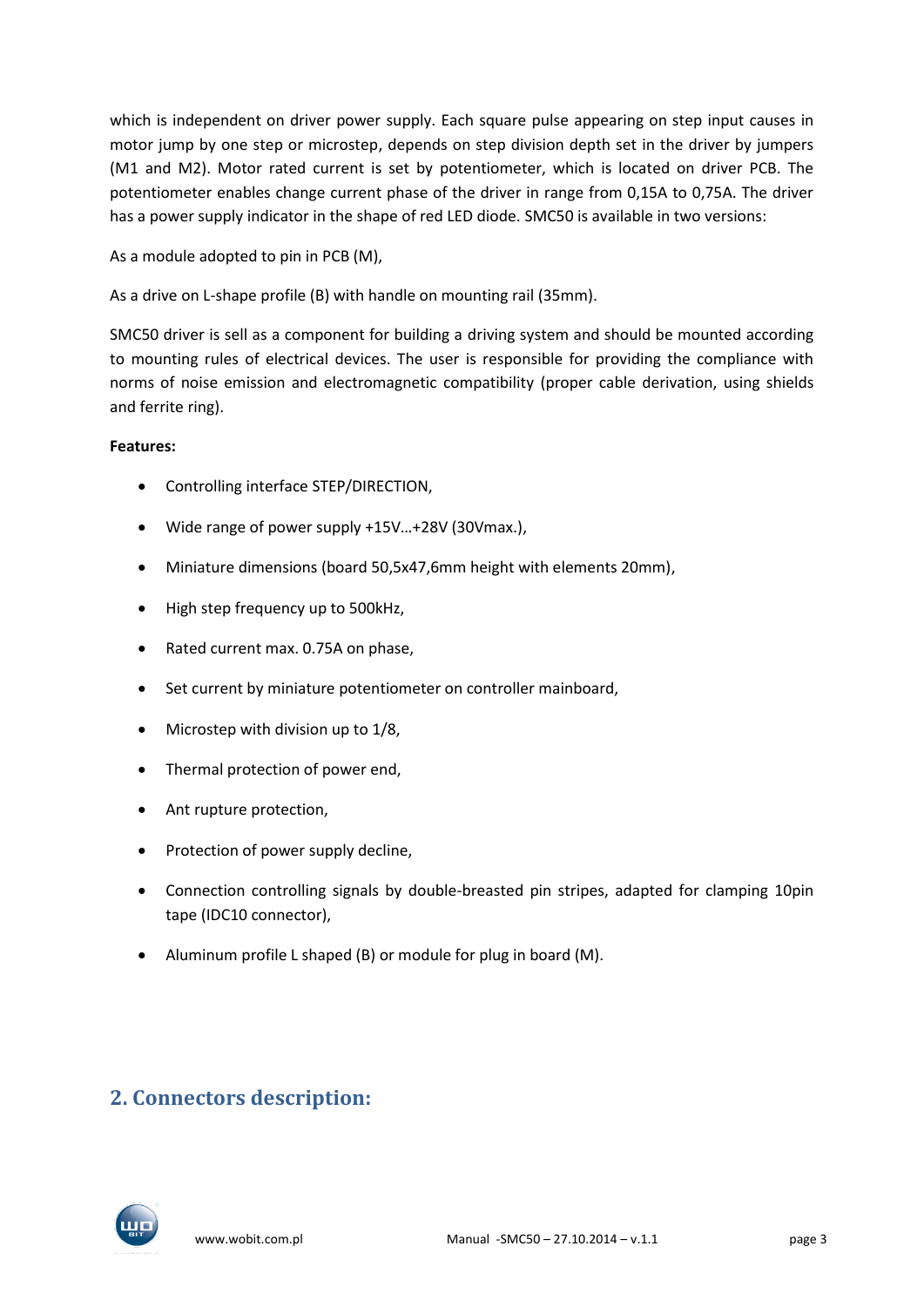

#### **SV3 connector** :

- 1-4: V +power supply of 15-28 VDC range,
- 5-8: GND power supply mass
- 9-12: A beginning of coiling phase of the motor
- 13-16:/A end of coiling phase of the motor
- 17-20: B beginning of coiling phase of the motor
- 21-24:/B end of coiling phase of the motor

#### **SV2 connector**:

- 1,3,5,7,9 controlling signal ground
- 2- M2 input setting depth of step division
- 4- M1 input setting depth of step division

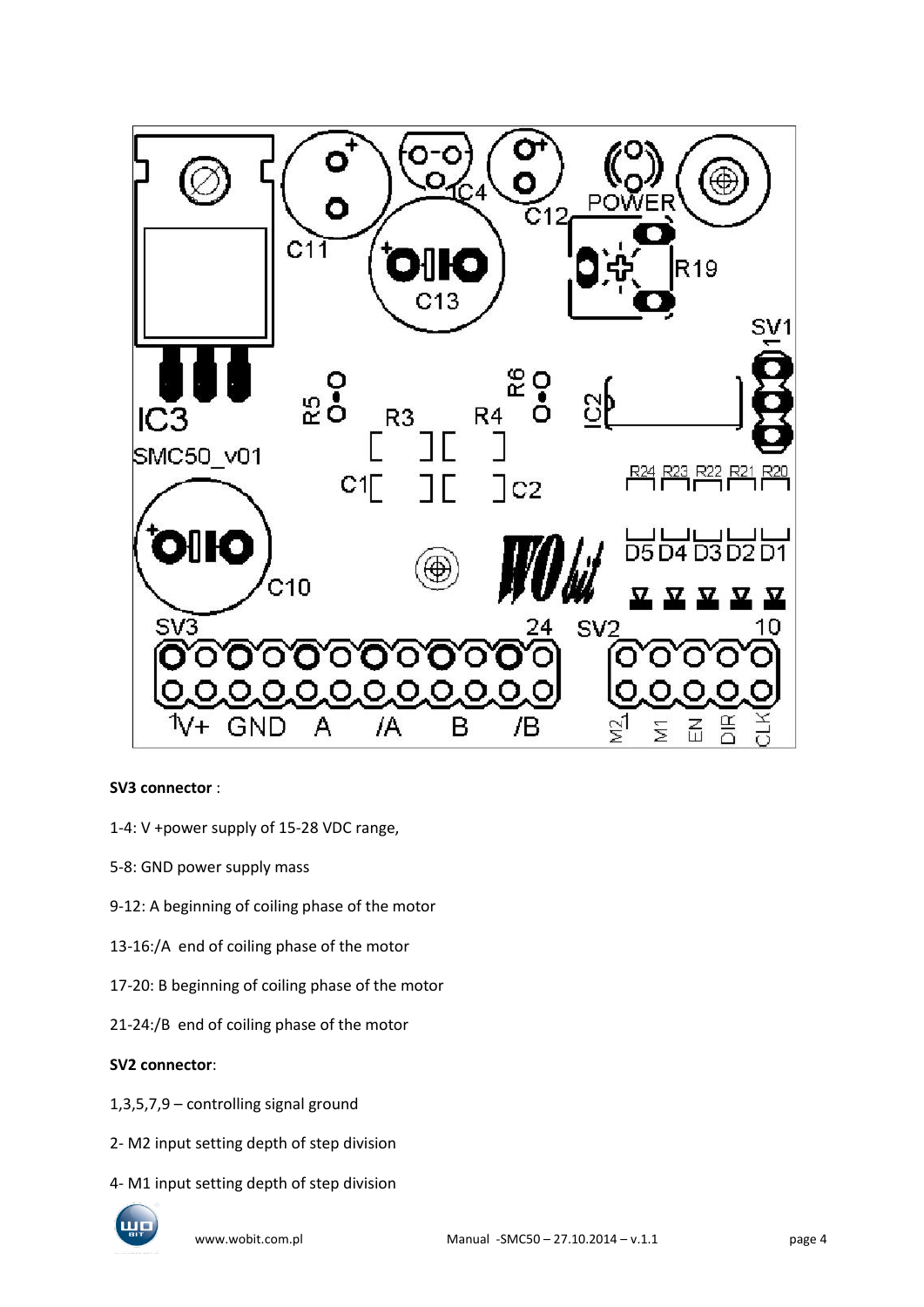- 6- EN input permission for motion (Enable)
- 8- DIR input signal direction
- 10- CLK input signal step
- **SV1 connector –** connector choice of active edge clock signal
- 1 and 2 connected by jumper active falling edge
- 2 and 3 connected by jumper active rising edge

#### <span id="page-4-0"></span>**3. Setting current phase**

Current phase is set by miniature potentiometer R19 which is located on PCB of the driver. Current is switched linear in range from 0.15A to 0.75A.



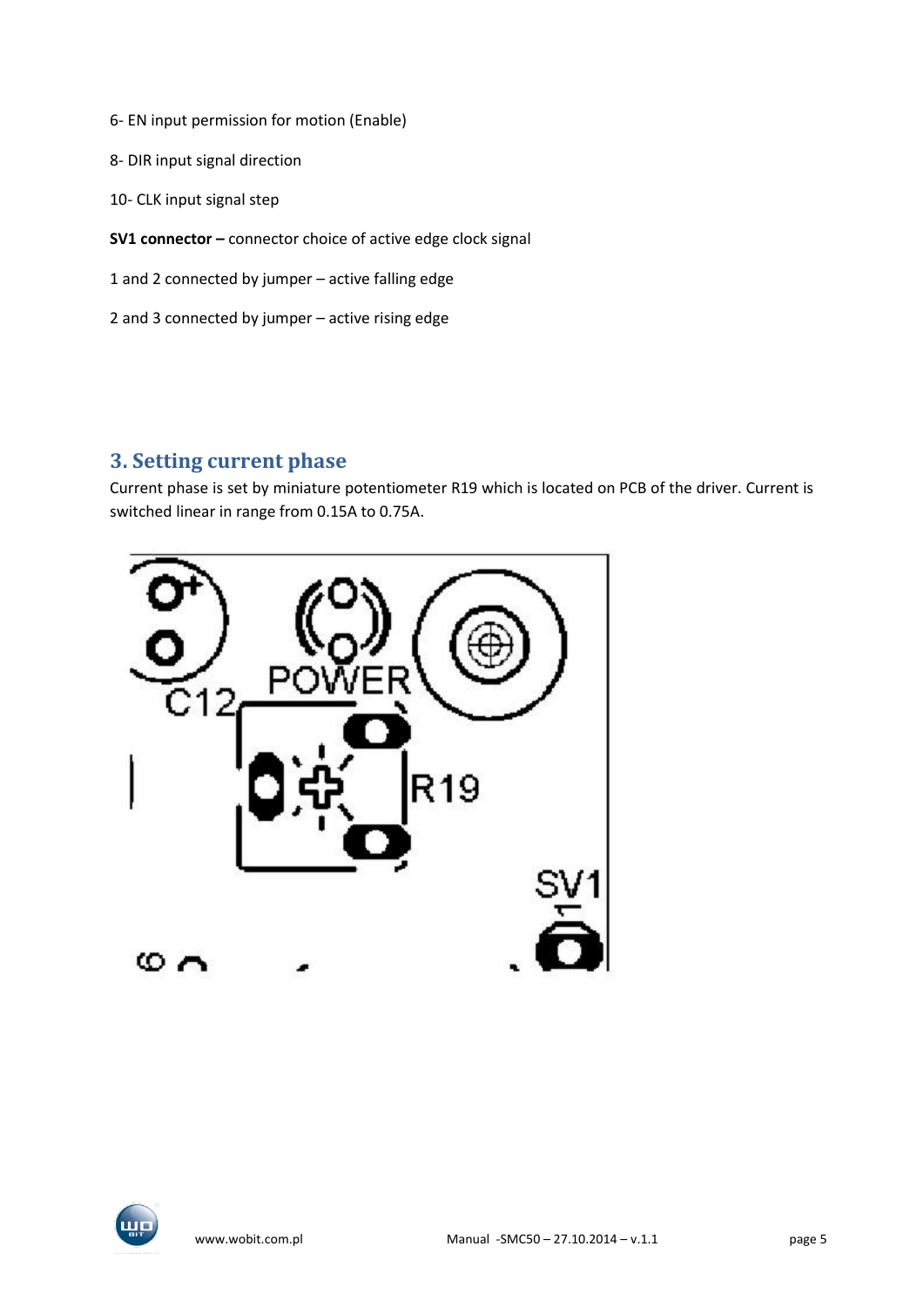## <span id="page-5-0"></span>**4. Setting division**

Step division is set by M1 and M2 inputs according to table below.

| Division | M <sub>1</sub> | M <sub>2</sub> |
|----------|----------------|----------------|
|          |                |                |
|          |                |                |
|          |                |                |
| 1/8      |                |                |

### <span id="page-5-1"></span>**5. Description of the controlling inputs**

On graphic below is shown illustrative way of controlling driver inputs. For generating controlling signals you can use generator ( for example GEN2 manufactured by WObit), trajectory generator providing programming of the motion trajectory (MI 1.3.2. manufactured by WObit), PLC driver with proper output (enabling generate fast square pulses) or micro driver.



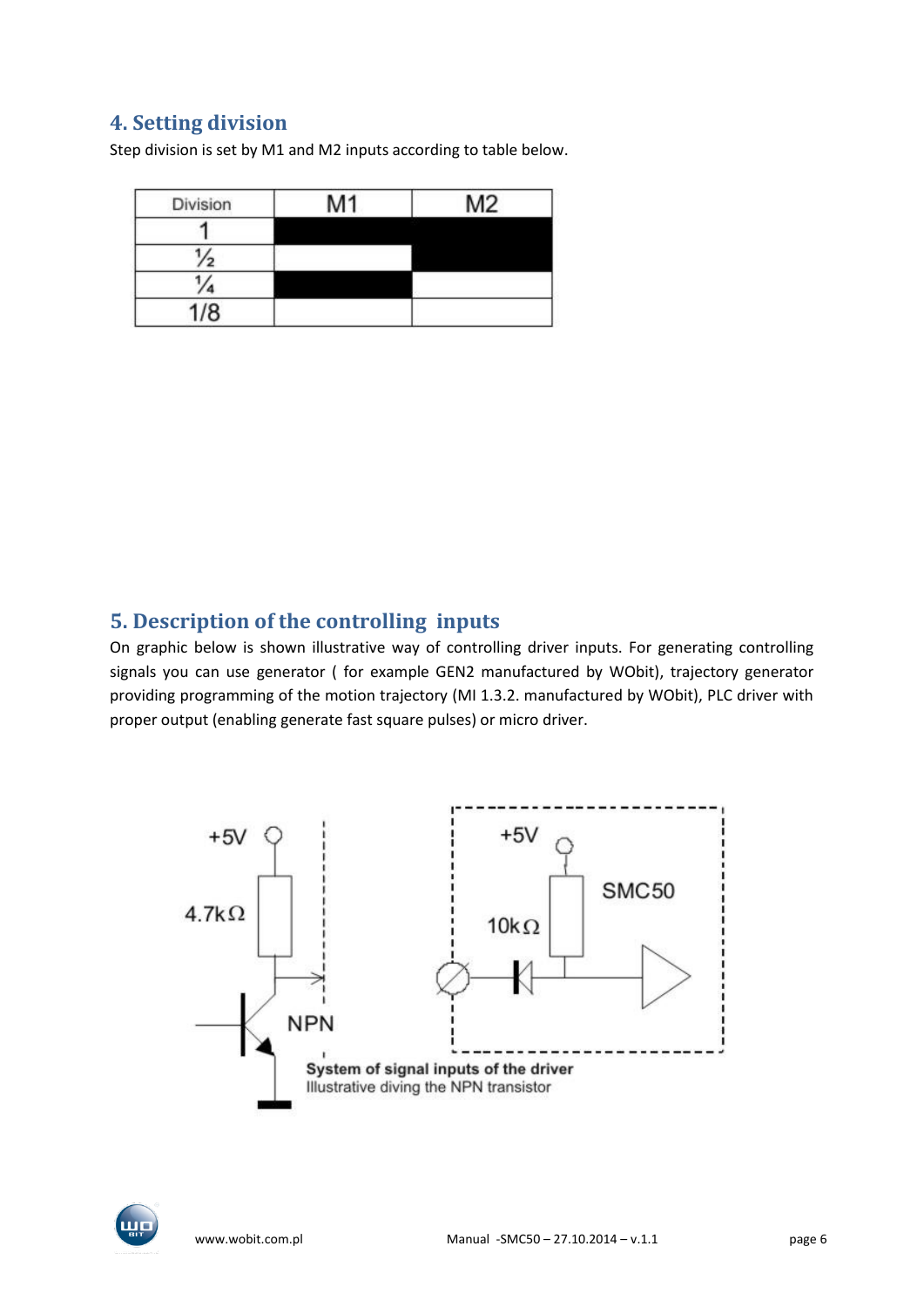## <span id="page-6-0"></span>**6. Power supply**

For supply the driver it should not be used regulated power supply, unless specially prepared for this aim (adapted for operation with stepper motor drivers). It should be used non regulated power supply, which has large electrolytic capacitors on inputs necessary for absorb energy generated by motor.

You should put your attention for maximal voltage of power supply. Safe power supply is lower than allowable maximum, because to power supply you have to add energy of motor at braking and short pulses created as effect fast turn off a great inductive of motor coiling. So recommended power supply is in range 15VDC up to 28VDC. To this voltage is added energy generated by motor (back EMF) which can rise for the meantime value of the power supply.

At first connecting driver to power supply on one's own it is recommended to use ammeter (the best is with moving iron) to control current consumption. The control of rated current is available by oscilloscope by implementing in phase measuring resistor with low resistance (for example 0.01 ohm 1% 2W). In view of channel 1 and channel 2 mass of oscilloscope it is not possible to use the second channel at system after implementing measuring resistor ( the oscilloscope mass will not on device mass).

## <span id="page-6-1"></span>**7. Connecting of the motor**

On the picture below is presented exemplary way of connecting 8 and 6-wire motors to the controller. Colors of wires regards to 57BYG081 motor (8-wires) and 42BYG802U (6-wires). Each time before connecting the motor should be acquaint oneself with correct color of the wires, which are

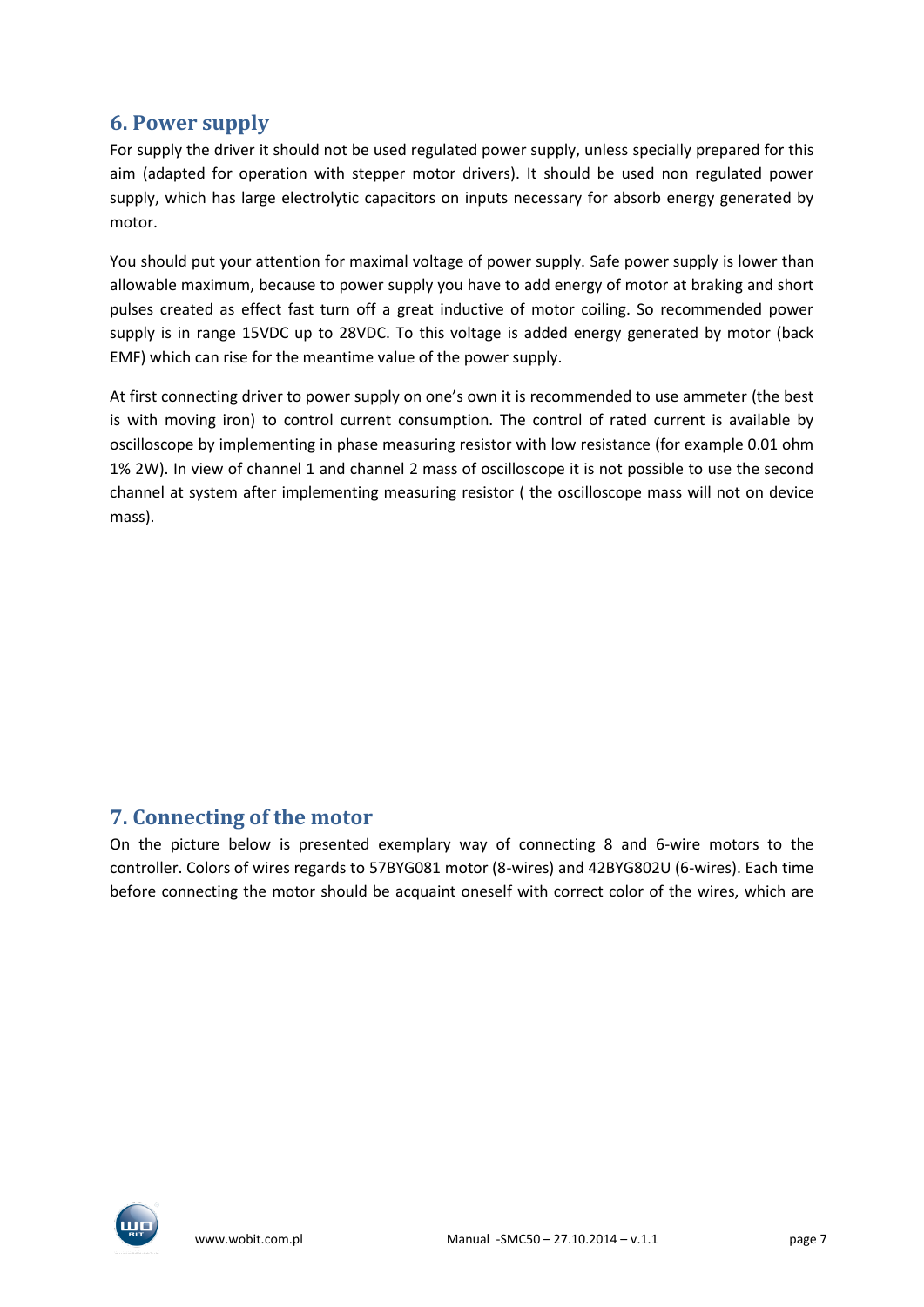

determined by the manufacturer of the motor. Wire colors are mostly on motor's label.

### <span id="page-7-0"></span>**8. Safety and installation rules**

1. Manipulating at mechanical parts of the machine (shafts, screws, rails) at turned on stepper motor controllers is not allowed because it can be dangerous for health and life. It is caused that, especially during setting and testing the machine stepper motor can accomplish non expected movements caused for example interference from other units the machine or using tools (drills etc.).

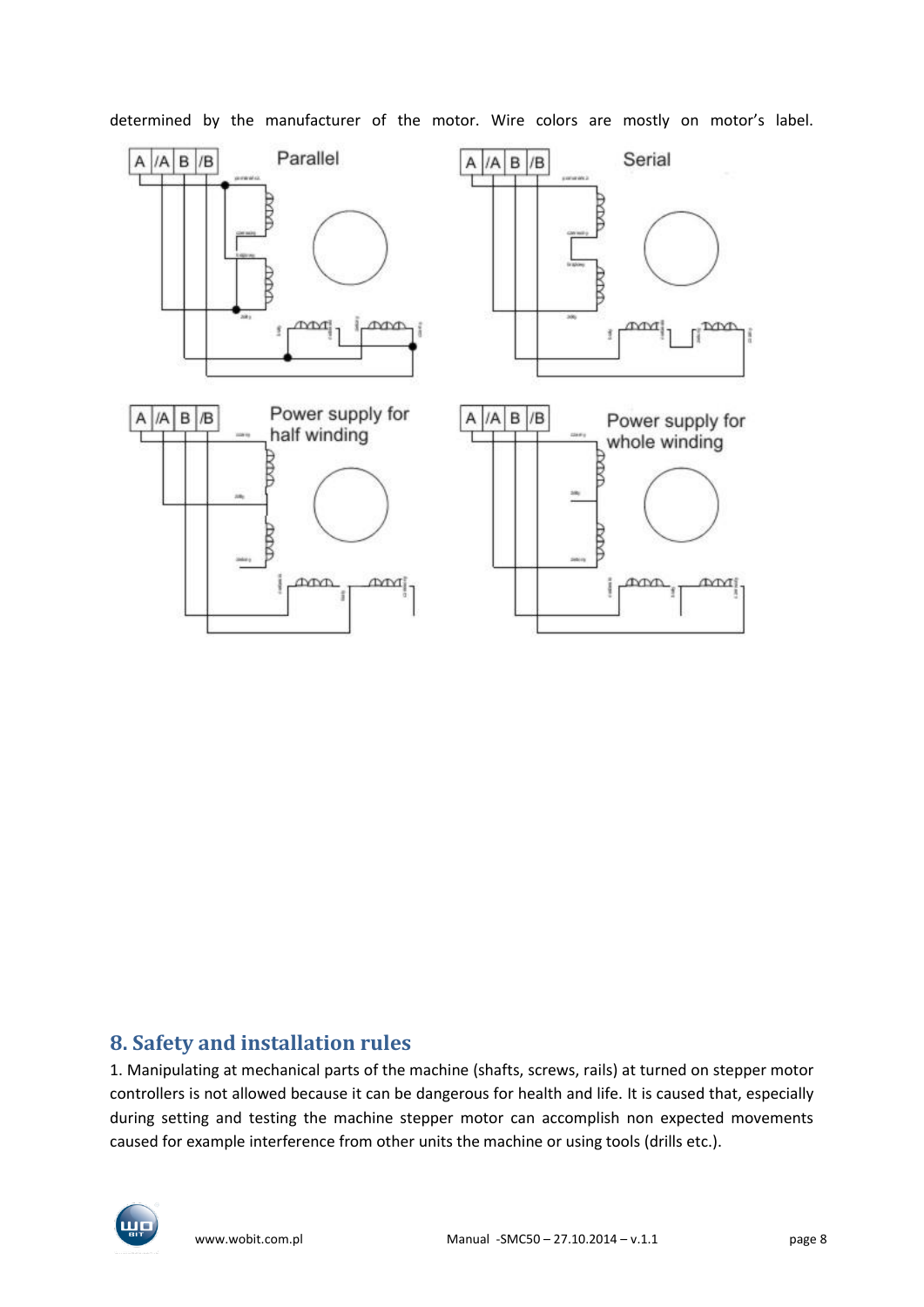2. It is recommend to entwine the wires for motor in pairs. If generated noise creates problems or wires for motor has to be longer, it is recommended to create shield by branding motor wires with transmitting tape and connect it to mass. To reduce noises generated by supply wires it should be used ferrite rings mounted on those wires.

3. As signal cables it can be used AWG14 cut up to 28 and for supplying AWG22 or bigger.

4. Signal wires should be move away from power supply line and motor wires for min. 10cm. At any case it can't be entwine together.

5. Regarding to the thermal factors (motor creates a lot of heat) it is recommended to install the motor on aluminum plate, or on other part of the machine, which can take excess of a heat. At any case is recommend to control motor temperature during first tests on the machine (max. motor temperature 85°C).

6. It is recommend to mount the controller as close to the motor as possible regarding to length of the motor wires.

7. It is recommended to solder end of wires, especially of the motor (possibility of short circuit) or after putting on them the spade tips to clamp it in device.

8. It is possible to make serial connection of bipolar windings (8-wires), when it is more important to achieve rated torque, for example 1A winding controlled by rated current 1A or parallel by  $\sqrt{2}$  bigger current (about 1,4A for rated current of a half winding), when it is more important to achieve high rotational speed of the motor (lower inductance of windings decides about faster rising the current at winding). Nevertheless the temperature has to be controlled.

9. In case of transmitting power on different axle it is recommended to connect motor shafts and a mechanism drives by clutch, specially adopted to this aim. It's eliminate misalignment of installation and prolong life time of motor bearings. This requirements very good fulfill Oldham clutches.

10. Do not screw, cut or drill motor shafts or its housing. Disassemble of the motor is possible only by manufacturer, because after disassemble it the motor lose part of its torque as a result of impairment of magnetic circuit. Disassemble of motor torque can also be caused by strong shocks and vibrations.

11. To improve dynamic features can be used damper. Magnetic damper helps to reduce vibrations and motor resonance and can enlarge maximal rotational speed even up to 2x.

12. Stepper motor is an electric device. Common rules regarding exploitation of electric devices are binding. Before turn on of the controller, please make sure, that all moving parts of the machine or motor itself will not interfere with other parts of the machine or will not hurt people.

13. Never connect supply cables of not discharged feeder (without load feeder can keep energy accumulated in electrolytic capacitor for a long time). To discharge electrolytic capacitors is enough to short-circuit low-impedance resistor clamp "+" with "-" naturally at turn on power supply.